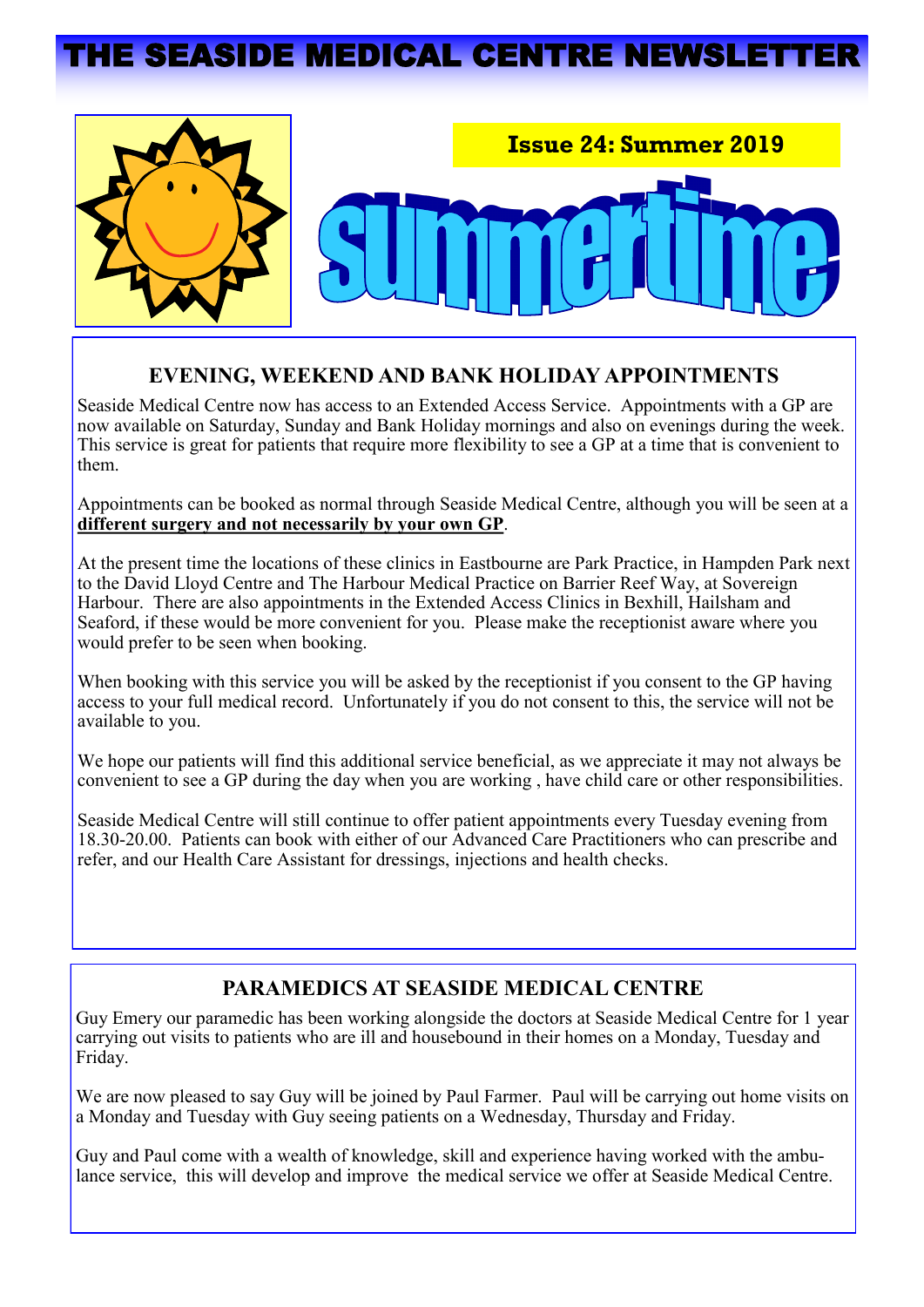### **POLICY ON CHANGING BETWEEN DOCTORS AT SEASIDE MEDICAL CENTRE**

All patients registered at Seaside Medical Centre are allocated a named GP. Patients are informed at the time of registration and a registration appointment is made with that GP. The named GP is responsible for the patient's overall care at the Practice. Should you not be aware who your named GP is, please contact our reception team and they will be happy to inform you of this.

Patients can make appointments to see any GP working in the practice, however we do encourage patients to see their allocated GP wherever possible for continuity of care. The allocated GP remains responsible for all telephone calls and correspondence concerning their patient unless they are on annual leave in which case the doctor on duty will cover this work.

With regard to requesting a change of allocated GP, Seaside Medical Centre has a policy in place that restricts patients transferring from their allocated GP to another GP within the Practice.

This is for the following reasons:

All GPs at the practice offer a high standard of care and follow the same models of clinical care and guidance, which includes decisions on referring and prescribing of medication.

The benefits of continuity of care help both the patient and the doctor when it comes to keeping you as healthy as possible. Anything which increases or enhances the doctor's understanding of all that's gone on before is invaluable when it comes to dealing with the onset or the prevention of medical conditions.

It is important that you are happy to see any clinician at the practice. This is because we use care navigators and run a daily duty doctor system; which is done on a rota basis. Therefore it is likely that you will see different clinicians at times throughout your registration at the practice.

All patients dissatisfied with any aspect of care at their current surgery have the right to register at a different surgery at any time by filling in a registration form. This can be found on our website or at the new surgery and you are not required to inform your GP. A request will then be made for your medical records to be transferred to the new GP surgery.

# **CLINICAL PHARAMCIST AT SEASIDE MEDICAL CENTRE**

We are pleased to announce that from June we have Komal, a clinical pharmacist working alongside our clinical team at Seaside Medical Centre. Her role is pivotal to improving quality, care and ensuring patient safety. Having clinical pharmacists in GP practices means that GPs can focus their skills where they are most needed, for example in diagnosing and treating patients with more complex conditions. The clinical pharmacist will resolve day-to-day medicine issues alongside the GP and eventually will consult and treat patients directly.

Clinical pharmacists are increasingly working as part of general practice teams. They are highly qualified experts in medicine and can help people in a range of ways. This includes carrying out structured medication reviews for patients with ongoing health problems, improving patient safety, outcomes and value through a person-centred approach. We welcome Komal to the team and hope that our patients appreciate the changes that Seaside are making to continually develop and improve patient care.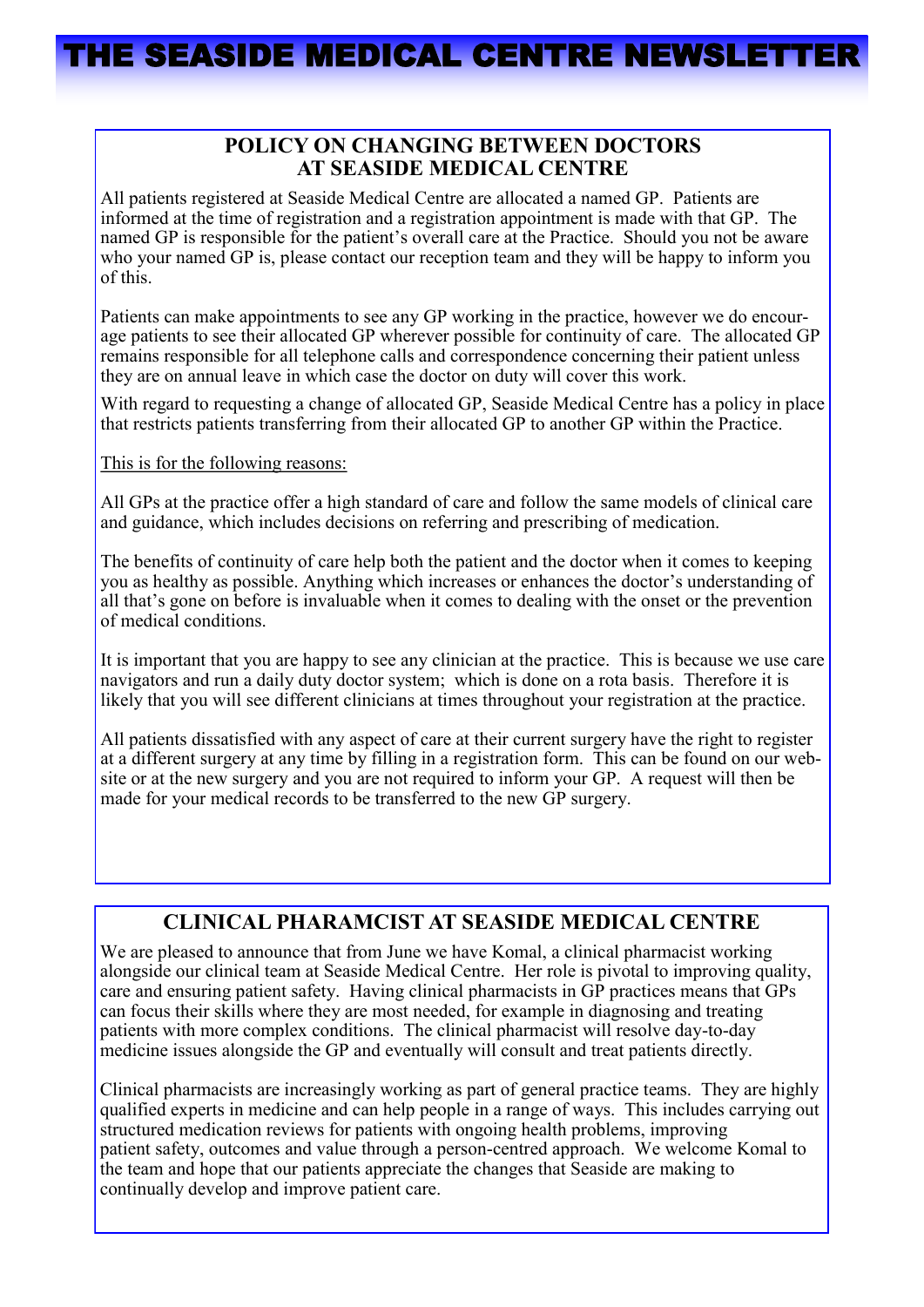### **CARE FOR THE CARERS**  *30 years supporting carers in East Sussex*

Seaside Medical Centre is proud to support 'Care for the Carers' and promote the essential service that they provide for unpaid carers. 2019 is a big anniversary for them as they celebrate 30 years since they were formed. There are 1 in 10 people who have identified themselves as an unpaid carer in East Sussex, though the figure is probably a lot larger, this will certainly continue to grow as our society is relying more on the valuable contribution of unpaid carers.

#### **Are you an unpaid carer or do you know someone who is?**

An unpaid carer could be someone looking after a relative, friend or neighbour, this could be on a full times basis or caring for someone around employment. Caring can take many forms and many people don't see themselves as a carer.

Caring, however, can have a big impact on a person's physical and mental wellbeing, as well as affecting them financially. As a community it is vital that we help identify carers so that they have the opportunity to access the information and support that's available to them.

'Care for the Carers' offers free practical and emotional advice either face to face, by telephone, or online. They can provide a carers assessment, which can identify individual needs for health, wellbeing, advice and benefits that my be available, rights at work and other services that may be suitable to offer respite and breaks.

They can arrange a 'Carers Card' which is a valuable tool to set up; it has three functions:-

- 1. It can offer an emergency care plan which is set up by the holder if they were to become ill or had an accident.
- 2. It also offers reduced car parking for Eastbourne District General Hospital and Conquest Hospital, Hastings.
- 3. It offers discounts from various local businesses.

You can contact 'Care for the Carers' by using their Gateway service to arrange an appointment or to ask for advice and support.

Tel: 01323 738390, email: info@cftc.org.uk, or text 07860 077300.

**Please remember to inform your GP surgery if you are an unpaid Carer so that this information can be added to your notes. This allows your surgery to provide more flexible health care for you.** 

# **RECRUITING NEW MEMBERS**

Seaside Medical Centre is lucky to have an active Patient Participation Group (PPG) that meets at the surgery every 4 months to discuss the business at Seaside Medical Centre We are seeking new members for the PPG, young people, workers, retirees, anyone with a few hours to spare. With the Patient Groups input we endeavour to improve the service and quality of care Seaside Medical Centre provides their patients. If you would be interested in joining the group or would like more information regarding joining the group then please contact Claire Matthews at the surgery.